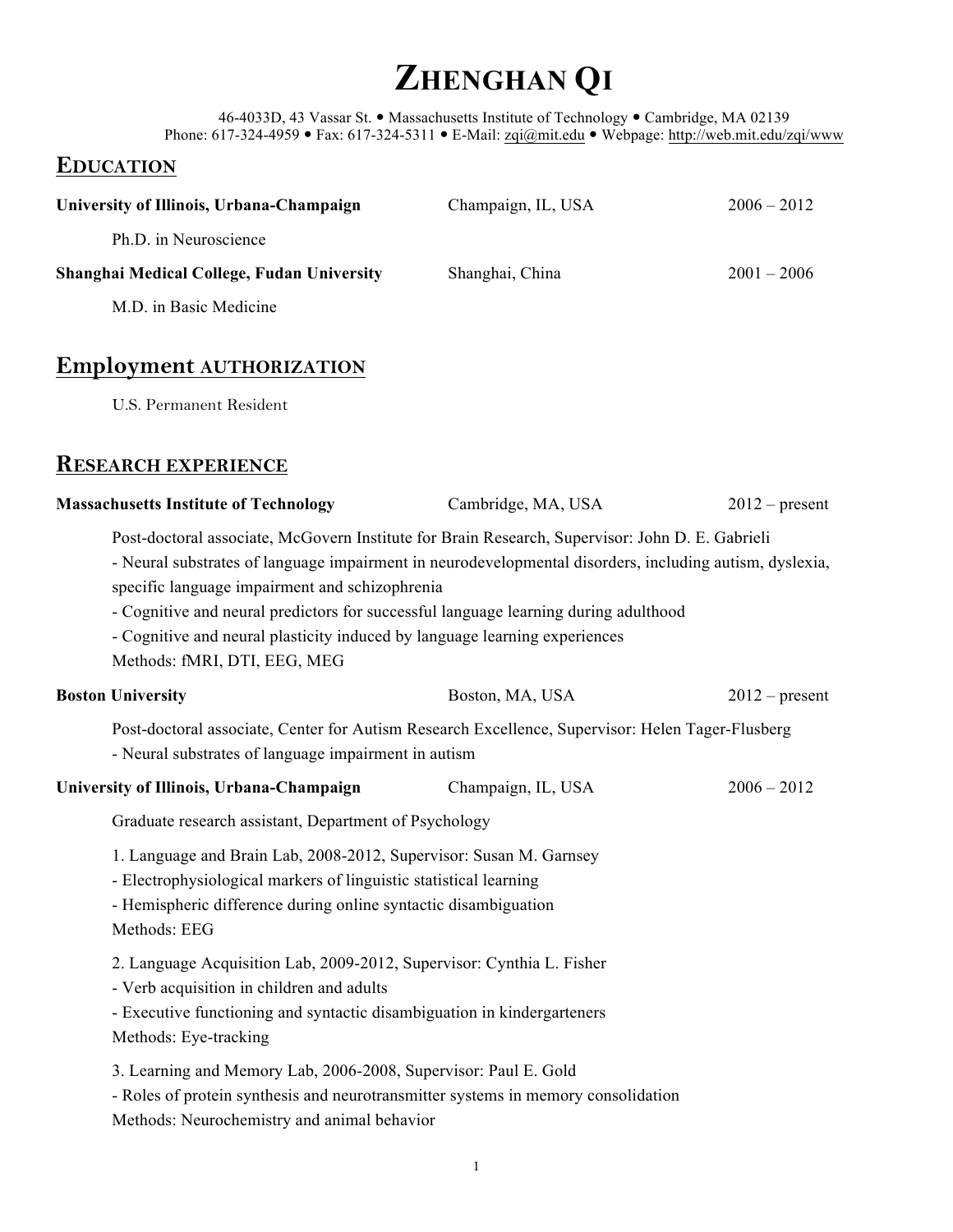# **ZHENGHAN Q<sup>I</sup>**

| <b>Chinese Academy of Sciences</b>                                                                                                                                                                                                                                          | Shanghai, China | $2005 - 2006$ |
|-----------------------------------------------------------------------------------------------------------------------------------------------------------------------------------------------------------------------------------------------------------------------------|-----------------|---------------|
| Thesis research, Institute of Neuroscience, Supervisor: Yuqiang Ding<br>- Role of two transcription factors in the development of central nervous system; awarded Outstanding<br>Undergraduate Thesis, Fudan University                                                     |                 |               |
| Shanghai Medical College, Fudan University                                                                                                                                                                                                                                  | Shanghai, China | $2003 - 2004$ |
| Undergraduate research intern, Medical Neurobiology Lab, Supervisor: Fengyan Sun & Ping Zheng<br>- Exercise-induced neurogenesis in substantia nigra in Parkinson's disease; funded as the winning project<br>in the Undergraduate Innovation Competition, Fudan University |                 |               |
| <b>SELECTED AWARDS</b>                                                                                                                                                                                                                                                      |                 |               |
| • Graduate Student Award, Cognitive Neuroscience Society                                                                                                                                                                                                                    |                 | 2012          |
| • Graduate College Travel Award, University of Illinois                                                                                                                                                                                                                     |                 | 2010          |

| • BUCLD 35 Paula Menyuk Award                                               | 2010          |
|-----------------------------------------------------------------------------|---------------|
| • Cognitive Science / Artificial Intelligence Award, University of Illinois | 2010          |
| • Neuroscience Graduate Fellowship, University of Illinois                  | 2009          |
| • China National Scholarship for Basic Sciences                             | $2002 - 2005$ |

# **PUBLICATIONS**

- 1. **Qi Z.,** Han M., Wang Y., de los Angeles C., Liu Q., Garel K., Chen E., Whitfield-Gabrieli S., Gabrieli J. D. E., & Perrachione T. K. (Submitted). From right to left: Hemispheric reorganization for successful classroom-based foreign language learning.
- 2. **Qi Z.,** Beach S. D., Finn A. S., Minas J., Goetz C., Chan B., & Gabrieli J. D. E. (Submitted). Dissociable language learning strengths are predicted by native-language N400 and P600.
- 3. Lu C.\*, **Qi Z.\*,** Harris A., Wisman Weil L., Han M., Halverson K., Perrachione T. K., Kjelgaard M., Wexler K., Tager-Flusberg H., & Gabrieli J. D. E. (Accepted). Shared neuroanatomical substrates for impaired phonological working memory across reading disability and autism. *Biological Psychiatry: Cognitive Neuroscience and Neuroimaging* (\*: Equal Contribution)
- 4. Ryskin R. A., **Qi Z.,** Duff M. C., & Brown-Schmidt S. (Submitted). Verb biases are shaped through lifelong learning.
- 5. **Qi Z.,** Love J., Fisher C. L., Brown-Schmidt S. (Submitted) Referential context and executive functioning influence children's resolution of syntactic ambiguity.
- 6. **Qi Z.,** Han M., Garel K., Chen E. S., & Gabrieli J. D. E. (2014). White-matter structure in the right hemisphere predicts Mandarin Chinese learning success. *Journal of Neurolinguistics*, 33: 14-28.
- 7. **Qi Z.,** Yuan S., Fisher C. L. (2011) Where does verb bias come from: Experience with particular verbs affects online sentence processing, In N. Danis, K. Mesh, & H. Sung (Eds.), *Proceedings of 35th Boston University Conference on Language Development*. 500-512. Somerville, MA: Cascadilla Press.

Page 2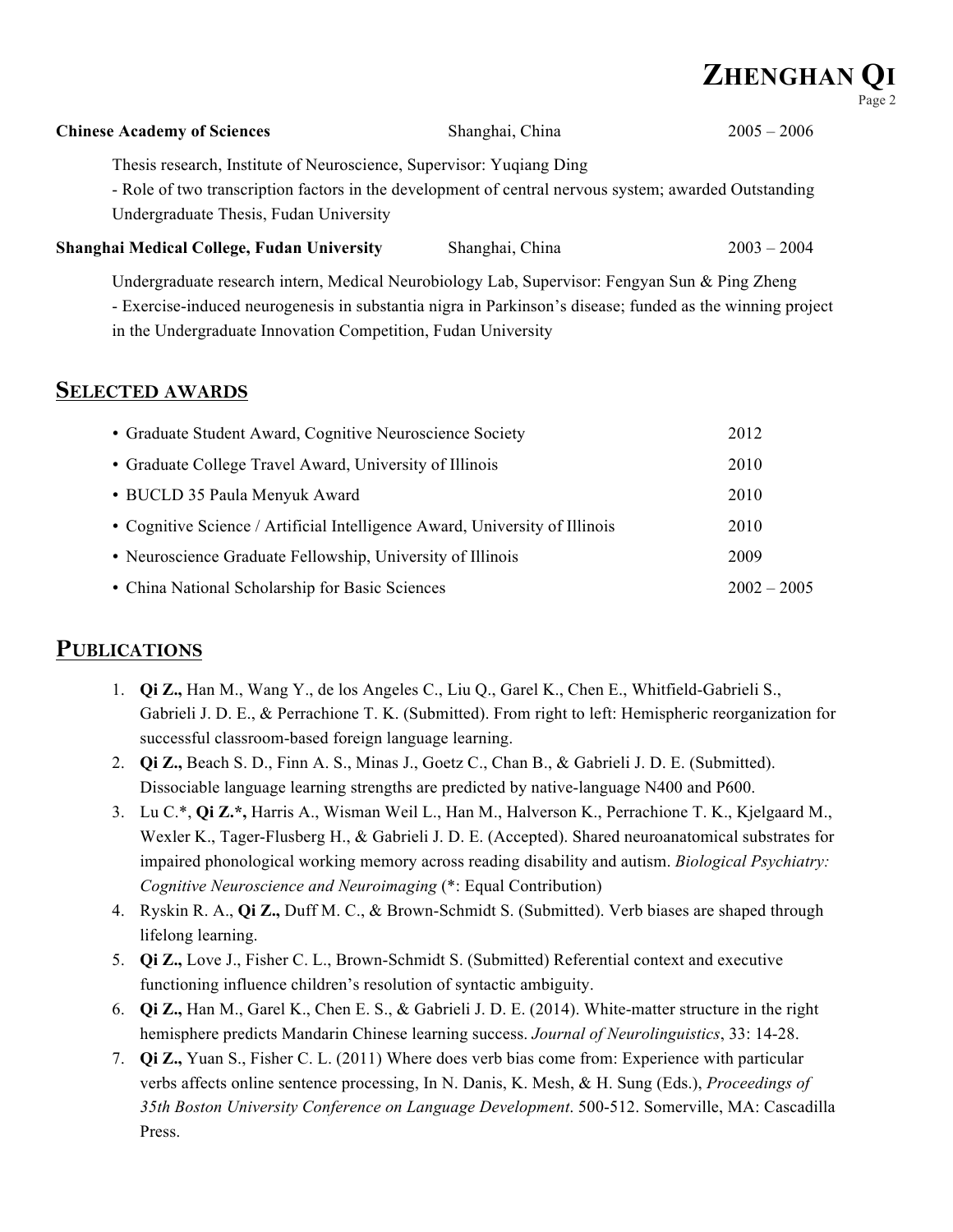**ZHENGHAN Q<sup>I</sup>**

Page 3

9. **Qi Z.,** Jiang W., Fang C., (2006) Neurogenesis in substantia nigra of adult brain: retrospect and prospect. *Chinese Journal of Clinical Neurosciences*. 14 (1): 97-101

# **MANUSCRIPTS**

- 1. **Qi Z**., Han M., Thompson T., Geral K., Chen E. S., & Gabrieli J. D. E. (In prep) White-matter structural plasticity induced by classroom-based foreign language learning.
- 2. **Qi Z.,** Pantazis D., de los Angeles C., Perrachione T. K., & Gabrieli J. D. E. (In prep) Sensitivity to speech distributional information in children with autism.
- 3. **Qi Z.,** Garnsey S. M. (In prep) Prediction-based distributional learning of novel verb bias: an ERP study.
- 4. **Qi Z.,** Yuan S., Fisher C. L., Garnsey S. M. (In prep) Event vs. linguistic distributional information: Verb bias learning in adults and in children.

# **PUBLISHED ABSTRACTS AND PRESENTATIONS**

- **Qi Z.,** Pantazis D., de los Angeles C., Perrachione T. K., & Gabrieli J. D. E. (2015) Sensitivity to speech distributional information in children with autism: a MEG study. Talk presented at the *International Meeting for Autism Research*, Shanghai, China
- **Qi Z.,** Lu C., Harris A., Weil L. W., Han M., Halverson K., Perrachione T. K., Kjelgaard M., Wexler K., Tager-Flusberg T, & Gabrieli J. D. E. (2015). Transdiagnostic neural basis for impaired phonological working memory across reading disability and autism, Poster presented at the *Society for Neurobiology of Language,* Chicago, IL
- **Qi Z.,** Pantazis D., de los Angeles C., Perrachione T. K., & Gabrieli J. D. E. (2015) Sensitivity to speech distributional information in children with autism: a MEG study. Poster presented at the *Society for Neurobiology of Language,* Chicago, IL
- **Qi Z.,** Pantazis D., de los Angeles C., Perrachione T. K., & Gabrieli J. D. E. (2015) Sensitivity to speech distributional information in children with autism. Poster presented at the *Boston University Conference on Language Development*, Boston, MA
- **Qi Z.,** Lu C., Harris A., Weil L. W., Han M., Halverson K., Perrachione T. K., Kjelgaard M., Wexler K., Tager-Flusberg T, & Gabrieli J. D. E. (2015). Transdiagnostic neural basis for impaired phonological working memory across reading disability and autism spectrum disorder, Poster presented at the *Society for Neuroscience,* Chicago, IL
- Ryskin R., **Qi Z.,** & Brown-Schmidt S. (2015). Rapid learning of a verb bias. Poster presented at the *Psychonomics Society Annual Meeting*, Chicago, IL
- Han M., **Qi Z.,** Lu C., Halverson K., Weil L. W., Kjelgaard M., Tager-Flusberg T., Wexler K., & Gabrieli J. D. E. (2015). Structural bases of language-impairment in children with autism. Poster presented at the *Cognitive Neuroscience Society*, San Francisco, MA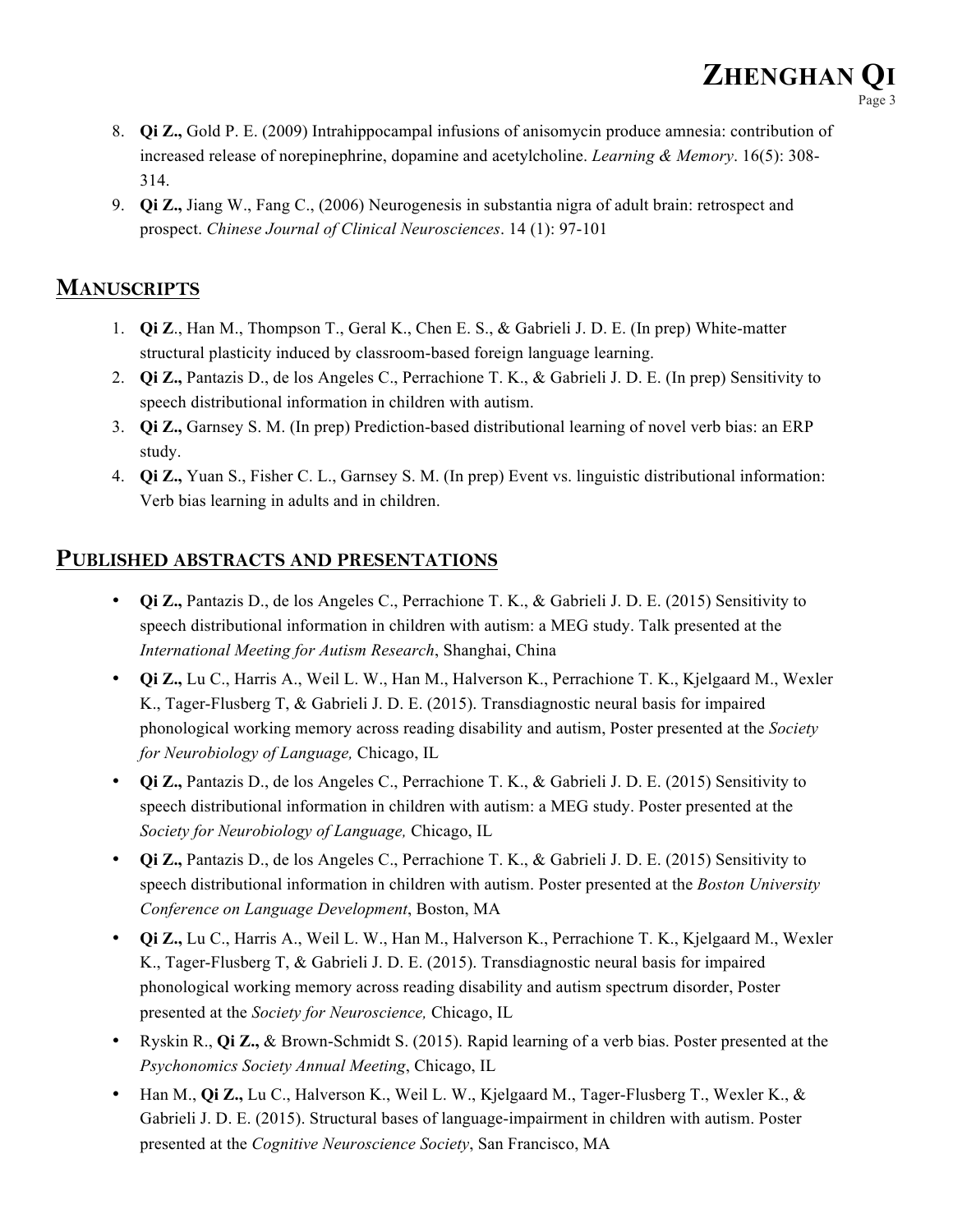- **Qi Z.,** Wang Y., Liu Q., de los Angeles C., Whitfield-Gabrieli S., & Gabrieli J. D. E. (2014). Foreign language learning experience enhances inter-hemispheric functional connectivity. Poster presented at the *Biennial Conference on Resting State / Brain Connectivity*. Boston, MA.
- **Qi Z.,** Finn A., Ghosh S., Minas J., Chan B., & Gabrieli J. D. E. (2014). Temporal dynamics of EEG topographic similarity during successful language learning. Poster presented at the *Society for Neurobiology of Language*, Amsterdam, Netherlands.
- **Qi Z.,** Perrachione T. K., Han M., Garel K., Chen E., Finn A., Gabrieli J. D. E. (2014). Functional brain imaging predicts foreign language learning success in the classroom. Poster presented at the *Cognitive Neuroscience Society*, Boston, MA
- Han M., **Qi Z.,** Murtagh J., Garel K., Chen E., Gabrieli J. D. E. (2014). White matter integrity predicts adult second language learning outcomes. Poster presented at the *Cognitive Neuroscience Society*, Boston, MA
- Brown-Schmidt S., **Qi Z.,** Duff M. (2014). Contributions of hippocampal-dependent declarative memory to on-line processing of global syntactic ambiguity. Poster presented at the *CUNY Sentence Processing Conference*, Columbus, OH
- **Qi Z.,** Perrachione T. K., Harris A., Ostrovskaya I., Beach S., Halverson K., Cyr A., Sher K., Kjelgaard M., Gabrieli J. D. E., Wexler K., Tager-Flusberg T. (2013). Neural signatures of phonological working memory and grammatical processing in autism spectrum disorders. Poster presented at *Society for Neuroscience*, San Diego, CA
- **Qi Z.,** Perrachione T. K., Harris A., Ostrovskaya I., Beach S., Halverson K., Cyr A., Sher K., Kjelgaard M., Gabrieli J. D. E., Wexler K., Tager-Flusberg T. (2013). Neural signatures of phonological working memory and grammatical processing in autism spectrum disorders. Poster presented at *Society for Neurobiology of Language*, San Diego, CA
- **Qi Z.,** Fisher C. L. (2013) Learning new linguistic information about familiar verbs in 5-year-olds and adults. Talk presented at *Society for Research in Child Development*, Seattle, WA
- **Qi Z.,** Garnsey S. M. (2012) Individual difference in verb bias learning: an ERP study. Poster presented at the *CUNY Sentence Processing Conference*, New York, NY.
- **Qi Z.,** Garnsey S. M. (2012) Neurocognitive plasticity in verb bias learning: an ERP study. Talk presented at *Cognitive Neuroscience Society*, Chicago, IL.
- **Qi Z.,** Fisher C. L., Brown-Schmidt S. (2011) On recovering from 'kindergarten path' errors: referential context and executive functioning influence children's online ambiguity resolution. Talk presented at *Architectures and Mechanisms for Language Processing,* Paris, France.
- **Qi Z.,** Garnsey S. M. (2011) Learning structural biases of novel verbs: an ERP study. Poster presented at *Society for Neurobiology of Language,* Annapolis, MD.
- **Qi Z.,** Jackson S. R., Garnsey S. M. (2010) The left hemisphere knows more about verbs (in most people), Poster presented at *Society for Neuroscience*, San Diego, CA.
- **Qi Z.,** Yuan S., Fisher C. L. (2010) Where does verb bias come from: Experience with particular verbs affects online sentence processing. Talk presented at *Boston University Conference on Language Development*, Boston, MA.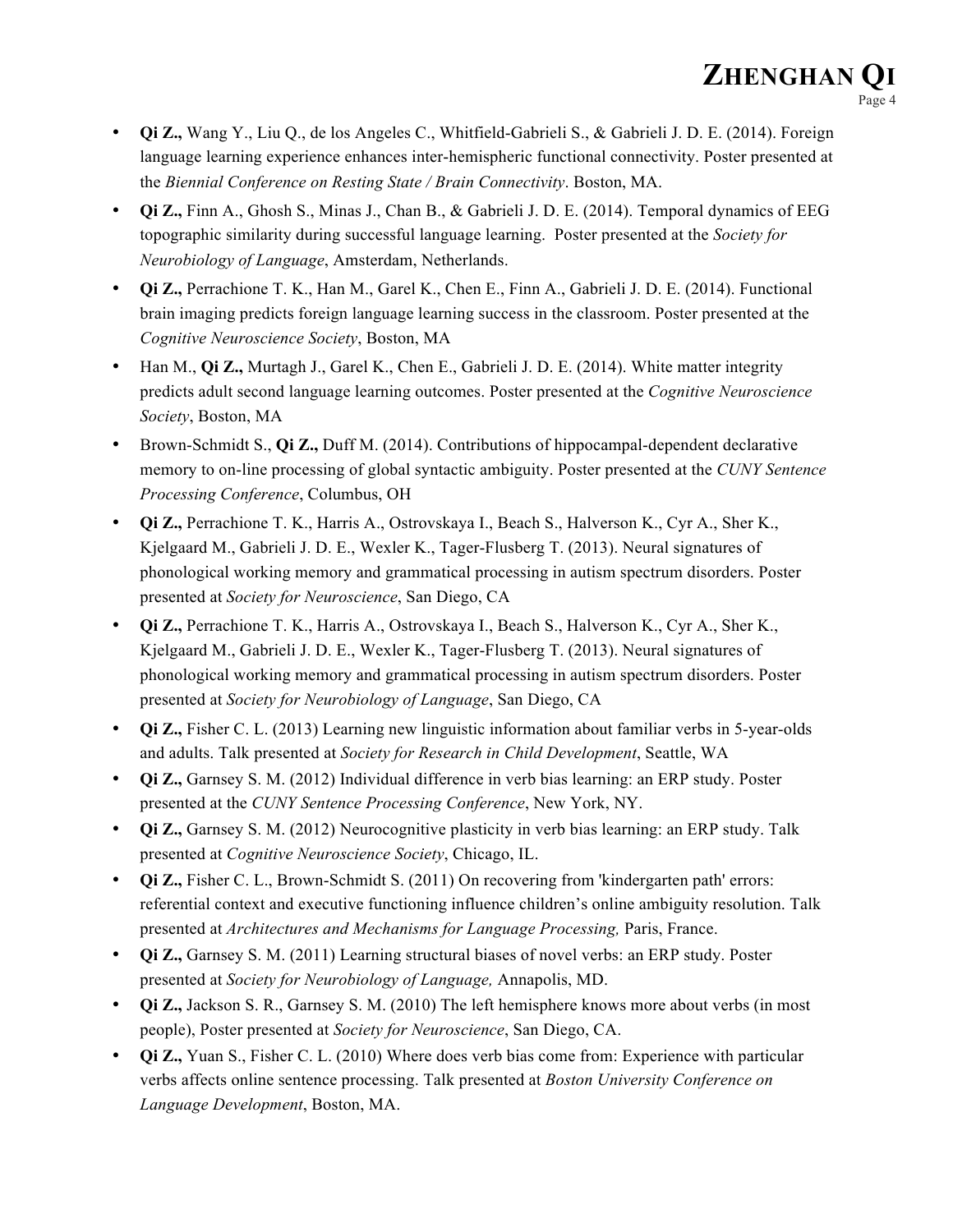# **INVITED TALKS**

- "Language in the developmental mind" (Oct. 2015), Invited talk at Beckman Institute, University of Illinois, Urbana-Champaign
- "Neural bases of phonological deficits in children with ASD: a multimodal approach" (Sep. 2015), Invited talk at Center for Autism Research Excellence, Boston University.
- "Neural bases of phonological deficits in children with ASD" (Aug. 2015), Invited talk at Institute for Learning and Brain Sciences, University of Washington.
- "Dynamic language learning: from moment-to-moment distributional learning to long-term neural plasticity" (Mar. 2015), Invited talk at Language and Cognition Seminar Series, Harvard University.
- "Resting state functional connectivity: methods and clinical applications" (Nov. 2014), Invited talk at Shanghai Mental Health Center.
- "Who is more equipped to learn a new language during adulthood: neural predictors of successful language learners" (Mar. 2014), Invited talk at Kuperberg Lab Meeting, Tufts University
- "Revisiting kindergarten-path effect: the influence of referential context and executive functioning" (July. 2013), Invited talk at Language and Cognition Seminar Series, Harvard University
- "Neuroplasticity in verb bias learning: Evidence in children and adults" (May. 2012), Talk at Friday on the Brain series at Beckman Institute, University of Illinois, Urbana-Champaign
- "Eye-tracking and ERP evidence of learning linguistic *vs*. event statistical information" (Oct. 2011), Talk at Developmental Brownbag series at Dept. of Psychology, University of Illinois, Urbana-Champaign

#### **TEACHING EXPERIENCE**

| • Awarded University of Illinois Graduate Teacher Certificate     | 2010 |
|-------------------------------------------------------------------|------|
| • Assistant Instructor, Introductory Psychology                   | 2009 |
| University of Illinois                                            |      |
| Designed syllabus and all lectures, assignments, and discussions  |      |
| Taught 98 students, 4 lecture-hours per week.                     |      |
| • Assistant Instructor, Techniques of Biological Psychology       | 2008 |
| University of Illinois                                            |      |
| Designed syllabus and all lectures, lab projects, and assignments |      |
| Taught 18 students, 6 lecture-/lab-hours per week.                |      |
| • Teaching Assistant for Exercise and Brain Function              | 2008 |
| For course with Prof. Donna Korol, University of Illinois         |      |

# **MENTORING EXPERIENCE**

| • 5 Full-time MIT research assistants                                      |                  |
|----------------------------------------------------------------------------|------------------|
| Keri Garel, Michelle Han, Calvin Goetz, Yoel Sanchez, Carlo de los Angeles | $2013$ – Present |